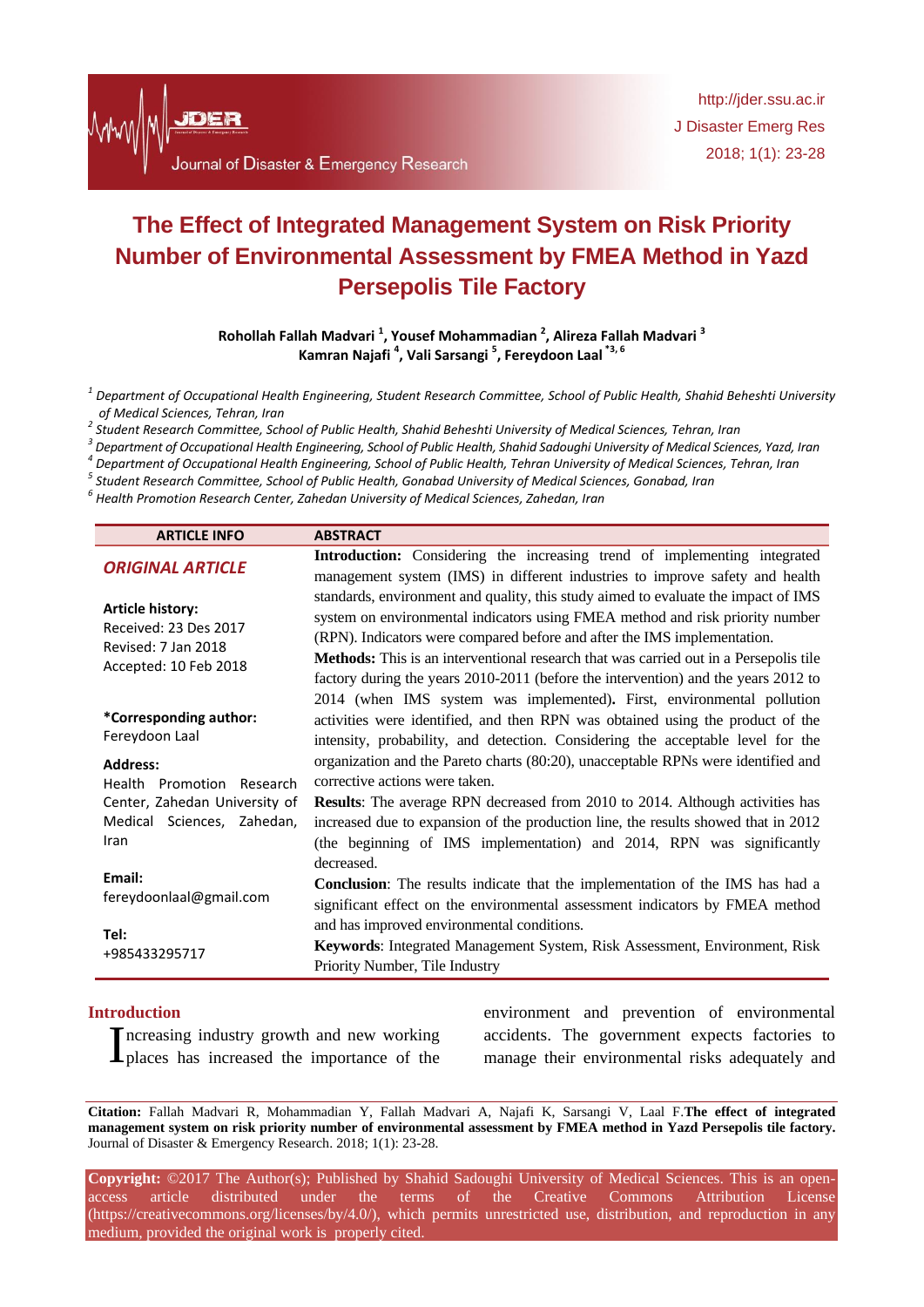pay compensation for any damage caused by negligence in managing these risks; therefore, factories need to evaluate risk management processes. Industrial factories due to social responsibility should pay special attention to environmental standards and consider their environment and human resources as key stakeholders. Commitment to these professional standards leads to credibility and reflects factories responsibility (1, 2, 3, 4). To prevent environmental accidents, as industry and technology are growing, most organizations have recognized the role of the system in guiding and integrating activities and processes. Therefore, all management systems can use Quality Management Standard ISO 9000, Environmental Management Standard ISO 14000 and Occupational Safety and Health Management (OHSAS 18000) as an integrated management system (5). One of the key elements of integrated management system is the identification, assessment and control of the environmental aspect. By using a coherent environmental risk management, organizations can reduce environmental hazards and improve environmental indicators. Therefore, the current study was conducted in a tile factory aimed at identifying parts of the production line that produce more pollution, estimating the risk of contamination and controlling the pollution in order to maintain the health of personnel, equipment, capital and environment. The FMEA method, which is an organized and systematic risk assessment technique in identifying potential hazards, was used to manage and reduce the risk to the acceptable level (6-7). It was first used as a design method in the aerospace industry in the US army and over time, it evolved in terms of impact on the ultimate goal and safety of personnel and equipment (8-9). In this method, by considering severity, probability of occurrence and probability of detection and then weighting these factors the risk priority number (RPN) is calculated. For obvious aspects that are clearly high values of the RPN, a corrective action must be proposed (10). This research studies integrated management system (IMS) and performance indicators of this system at the mentioned factory. This study also investigates IMS impact on safety performance using the FMEA risk assessment method and the RPN over five consecutive years.

# **Materials and Methods**

This is an interventional research that was carried out in a Persepolis tile factory in Yazd during the years 2010-2011 (before the intervention) and the years 2012 to 2014 (when IMS system was implemented)**.** Initially, all activities of the tile company were evaluated and analyzed by the FMEA method, in the next step, a reassessment was made after corrective actions. Regarding the RPN before and after the intervention the effectiveness of corrective actions were evaluated.

# **FMEA Methodology**

**5.1) Identifying aspects:** Initially, a list of all common activities in units was prepared then environmental aspects were identified. Results were recorded in the identification and classification table. Aspects were in normal, abnormal, and emergency modes.

**5-2) scoring and recording aspects:** The severity of injury was completed by the occupational health professionals and safety responsible.

By using the following formula, effects of the aspects were calculated:

 $RPN =$  Severity  $(A) \times$  Probability of occurrence  $(B) \times$  Detection  $(C)$ 

Parameters were determined in Table 1. Acceptable level is calculated based on the Pareto chart (80% of the results arising from 20% of the causes).

**5-3) Corrective actions:** All obvious aspects were recorded and monitored in order to carry out control actions.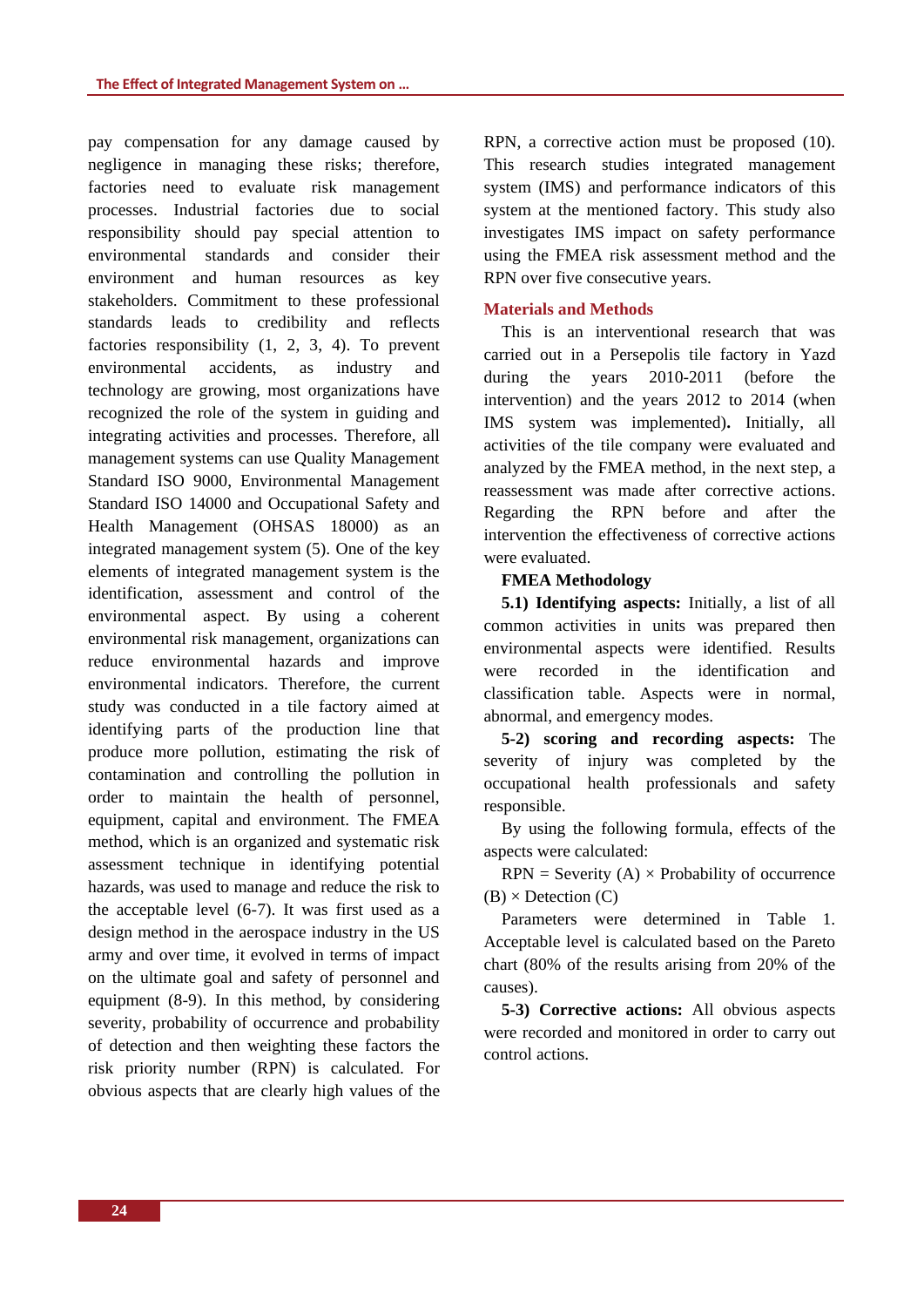| <b>Parameters</b>                      | <b>Effects on the environment</b>                                                                                                                                    | <b>Score</b>            |
|----------------------------------------|----------------------------------------------------------------------------------------------------------------------------------------------------------------------|-------------------------|
| Severity (A)                           | Considerable and severe environmental effects/ Threats to the life and health of<br>man and other living beings/ Wasting or high consumption of resources and energy | 4                       |
|                                        | Moderate environmental effects/ short term effects/ Wasting or moderately<br>consumption of resources and energy                                                     | 3                       |
|                                        | Low environmental effects/ Causing<br>disturbance/ Inconsiderable<br>minor<br>consumption of resources and energy                                                    | 2                       |
|                                        | Negligible environmental effects - no waste of resources and energy                                                                                                  |                         |
| Probability<br>of<br>occurrence<br>(B) | Probability of occurrence                                                                                                                                            | <b>Score</b>            |
|                                        | Definitely happens / Possibility: more than 90%                                                                                                                      | 5                       |
|                                        | It is likely to happen / Possibility :70% to 90%                                                                                                                     | 4                       |
|                                        | It is possible to happen / Possibility: 40% to 70%                                                                                                                   | 3                       |
|                                        | Rarely happens / Possibility: 10% to 40%                                                                                                                             | $\overline{c}$          |
|                                        | It is unlikely to happen / Possibility: 1% to 10%                                                                                                                    |                         |
| Detection<br>(C)                       | Recognition, detection and control activities                                                                                                                        | <b>Score</b>            |
|                                        | Not detected and no action taken.                                                                                                                                    | 5                       |
|                                        | Detected, but controls are not sufficient                                                                                                                            | 4                       |
|                                        | Detected, people were trained, but conditions are not under control.                                                                                                 | 3                       |
|                                        | Detected, people were trained and conditions are moderately under control.                                                                                           | 2                       |
|                                        | Immediately detected and necessary reaction was carried out/conditions are under<br>control.                                                                         |                         |
|                                        | <b>Risk criteria</b>                                                                                                                                                 | <b>Proposed</b>         |
| Level of<br>aspect                     |                                                                                                                                                                      | actions                 |
|                                        |                                                                                                                                                                      | Corrective              |
|                                        | Unacceptable level (organization acceptable RPN $\leq$ )                                                                                                             | actions to              |
|                                        |                                                                                                                                                                      | reduce risk             |
|                                        | Acceptable level (organization acceptable RPN $\geq$ )                                                                                                               | Controlling<br>activity |

**Table 1:** FMEA Environmental Assessment Parameters

In the following cases, regardless of RPN, is c onsidered significant aspect.

- $\checkmark$  The aspects that are legally binding regardless of the RPN
- $\checkmark$  When the score in table A (injury severity) is the highest which is 4.
- $\checkmark$  When the score in table B (probability of occurrence) is the highest, which is 5.

# **Results**

(Figure 1) shows the organization acceptable RPN over the years 2010 to 2014.

According to the figure, after the implementation of IMS in 2012, RPN has decreased.

Figure 2 shows the average RPN between 2010 and 2014.



**Figure 1:** organization acceptable RPN over the years 2010 to 2014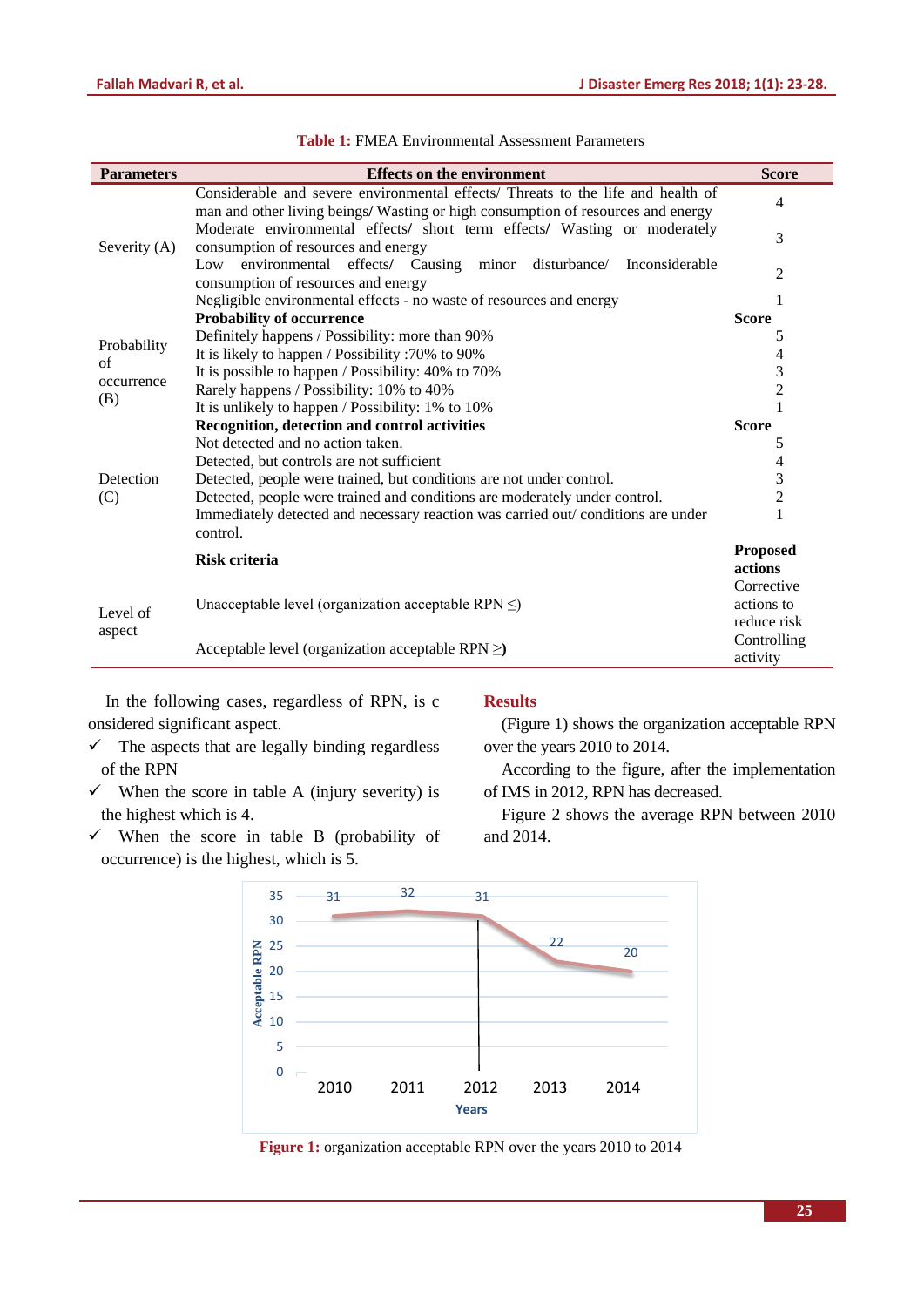

**Figure 2:** Average RPN between 2010 and 2014

According to the figure, after IMS implementation in 2012, RPN has been significantly decreased. (P value  $\langle 0.05 \rangle$ 

#### **Discussion**

The results showed that the establishment of an integrated management system had a positive effect on RPN and improved the assessment indicator. Risk management by providing appropriate and practical solutions can lead to environmental protection and corrective actions. Figure 1 shows the acceptable RPN has decreased. Organizations define their acceptable RPN depending on financial and economic resources, management decisions and Pareto charts (80:20). According figure 2; RPN due to the following Integrated Management System (IMS) has been significantly reduced.

 Installing air purification and control systems such as industrial cyclone, separators

Implementing a waste recycling system and a waste management program

 Management of energy consumption such as insulation of cooling and heating pipes, the use of natural light throughout the day

Implementing the unit's environmental management system and obtaining environmental certificates

Developing green space

 Training managers and staff to enhance the level of environmental knowledge

Reducing solid waste by recycling or selling them

 Construction, upgrading and maintenance of the industrial wastewater treatment system where refined water returns to the production line

 Construction, upgrading and maintenance of a human wastewater treatment system that uses refined water to irrigate the green space

 Control and preventing leakage of petroleum products

 Establishing an environmental office or the HSE unit

 Seasonal monitoring of environmental pollutants by a reliable environmental company

Launching On Line Monitoring

In developed countries, organizations are trying to implement the IMS system to protect and enhance workplaces health and to prevent incidents and pollution. Goldenhar study in 2001 have indicated that integrated management systems in a long-lasting period (about 2-3 years) will be effective (12). Ziaeian et al. emphasized on deploying integrated management systems for sustainable development and continuous improvement (13). In Bastida, Curkovic and Chiarini's studies, the effects of environmental standards on physical factors have been proven (14, 15, 16). The findings of Chen et al., Vent Garrett et al, and Winder showed the effects of environmental standards on the control of chemical factors (18-17). Charyini in a study conducted in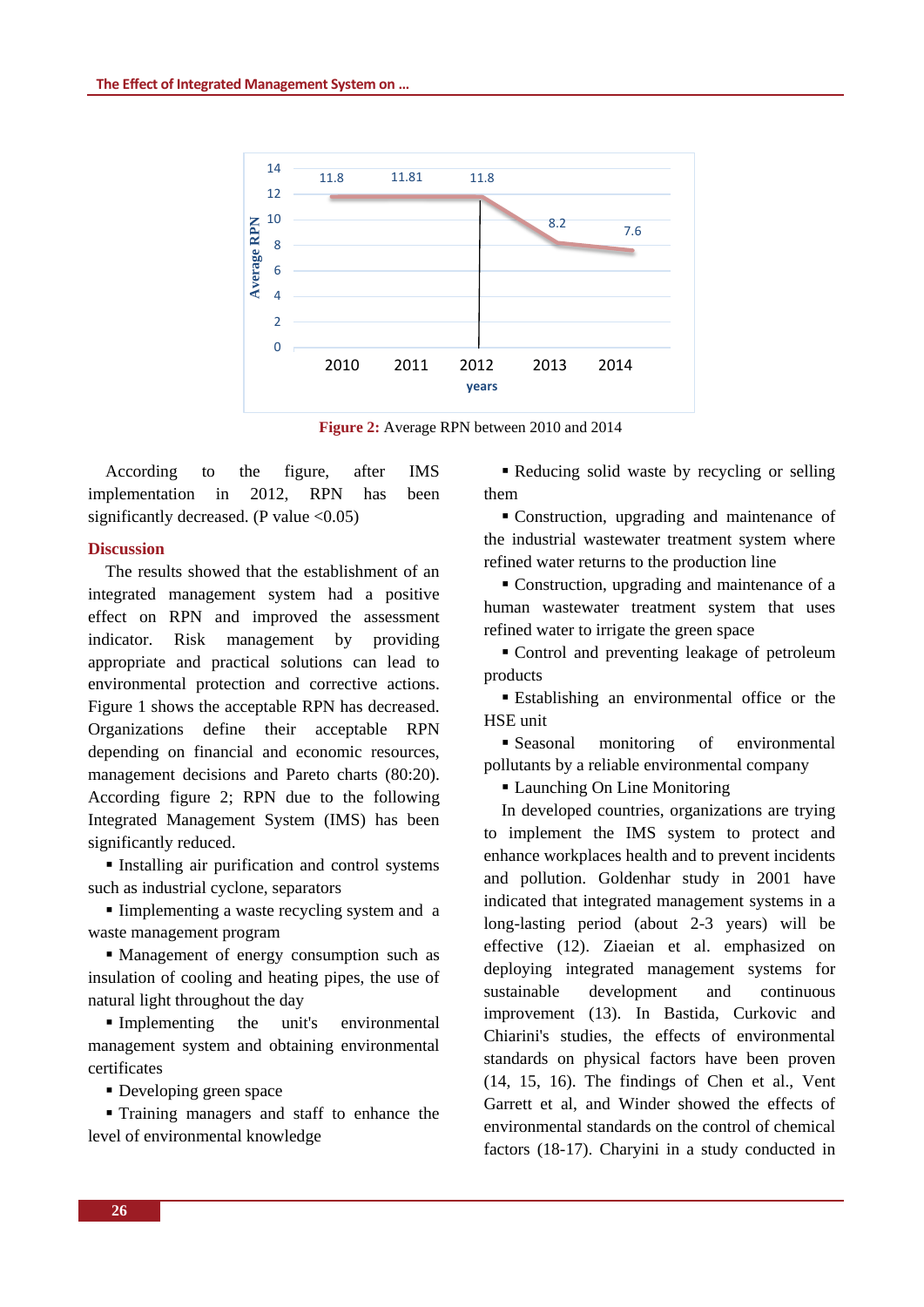Mexico, concluded that the establishment of standards would control physical and chemical factors (19). Zangha et al., in a study entitled "Environmental Management in Factories in China" concluded that establishment of the environmental management system makes it easy to enter the global market, standardizing environmental procedures, reducing waste and saving resources, and enhancing the company image (20). Lee in a study conducted in Malaysia, found similar results in improving environmental impacts, reducing waste, and creating a good image of the company (21). The evaluation of the aspect is an appropriate tool to measure the impact of integrated management systems. Identification and evaluation techniques mentioned in this article and the corrective actions are in accordance with integrated management system requirements that can be generalized to most ceramic tile factories.

# **Conclusion**

The results indicate that the implementation of the integrated management system has a significant effect on the aspects assessment indicators by

# **References**

- 1- Zeng S, Shi JJ, Lou G. A synergetic model for implementing an integrated management system: an empirical study in China. Journal of Cleaner Production. 2007; 15(18):1760-7.
- 2- Waters B. Introduction to Environmental Management: For the NEBOSH Certificate in Environmental Management. 4th ed. USA, Routledge; 2013:87-90.
- 3- Khanna HK, Laroiya S, Sharma D. Integrated management systems in Indian manufacturing organizations: Some key findings from an empirical study. TQM journal. 2010; 22(6):670-86
- 4- Veltri A, Pagell M, Johnston D, Tompa E, Robson L, Amick III BC, et al. Understanding safety in the context of business operations: An exploratory study using case studies. Safety Science. 2013; 55(1):119-34.
- 5. Halvani G, Barkhordari A, Laal F, Khoshakhlagh A, mihanpoor H. Change analyze before and after the implementation of integrated management systems (IMS) using safety performance monitoring indicators. Occupational Medicine. 2014; 6 (3) :20- 31.[Persian]

FMEA method and improve environmental factors. Furthermore, this system by improvement of environmental conditions, indirectly leads to the employee's satisfaction and neighboring factories.

### **Acknowledgements**

The present study was carried out in coordination with the management of the Persepolis tile factory. Therefore, the authors appreciate the management and personnel of this factory.

### **Funding source**

There was no funding source for this study.

#### **Conflict of interest**

None declared.

#### **Authors' contribution**

Rohollah Fallah Madvari and Fereydoon Laal conceived of the presented idea. Rohollah Fallah Madvari, Alireza Fallah Madvari and Kamran Najafi developed the theory and performed the computations. Sarsangi Vali, Fereydoon Laal and Yosef Mohammadian verified the analytical methods.

- 6- Krouwer JS. An improved failure mode effects analysis for hospitals. Arch Pathol Lab Med. 2004; 128(6):663-7.
- 7- Cody RJ.Anticipating risk for human subjects participating in clinical research: application of Failure Mode and Effects Analysis. Cancer Invest. 2006; 24(2):209-14.
- 8. Rezai K, Sayedi M, Nori B. (FMEA) Failure Modes and Effect Analysis, Tehran: Athena, RWTUV Iran. 2005. [Persian]
- 9- Dabiri GH, GhadiriSani M. Vadaye Khairi H. Failure Modes and Effect Analysis (FMEA): Concepts and methods of implementation. Tehran, SAPCO, Sofian. 2002.[persian]
- 10. Carbone TA, Tippett DD. Project risk management using the project risk FMEA. Engineering Management Journal. 2004;16(4):28-35.
- 11. FFarshad A, Khosravi Y, Alizadeh S. The Role of HSE management System in Improving health, safety and environment performance in an Oil Organization. Iran Occupational Health Journal. 2006;3(4):6-11.[Persian]